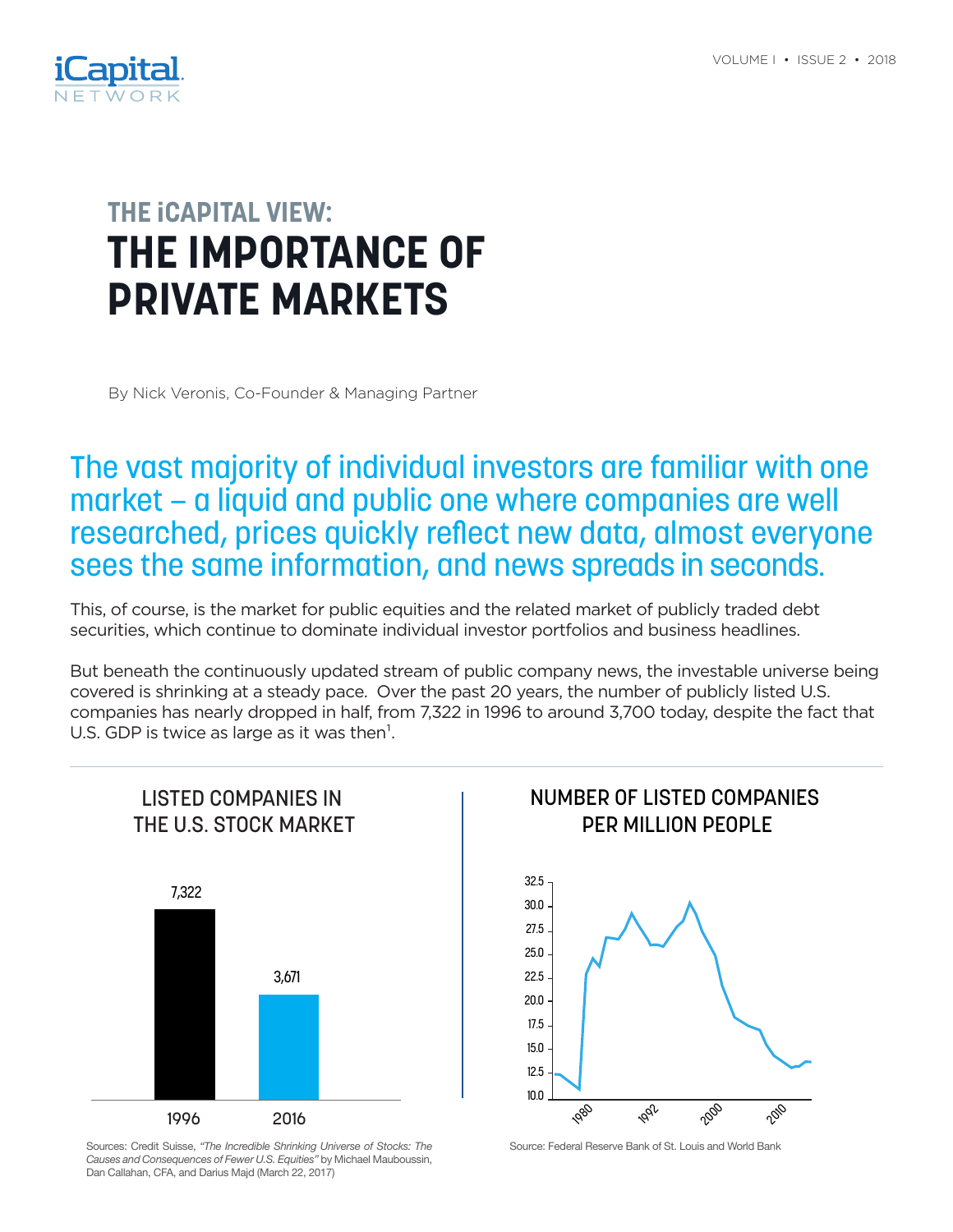The implications of this trend are profound. Companies that remain public are older and more mature, on average, than listed firms in years past. Companies are staying private longer and, by the time they IPO (if they do at



#### R&D EXPENSE AS A PERCENTAGE OF REVENUE

Source: GreenSpring, NDX 100R&D Expense as a Percent of Revenue, Capital IQ data as of December, 21 2017

all), most of their growth and value creation is behind them, reaped by a relatively small number of private investors. To take the oftcited example of today's tech giants, investors in Amazon's 1997 IPO, which took place three years after its founding, would have made 928 times their money if they held on until now, compared<br>to 20y far investors in Coogle's 2004 JPO (siy to 20x for investors in Google's 2004 IPO (six years after founding) and only 5x for investors in Facebook's 2012 IPO (eight years after founding)². And the trend continues—Snap's IPO in March 2017 priced the company just below Google's valuation when it went public and, a year later, Snap is trading below its IPO price and down 60% from its 52-week high.

One might conclude that venture capital and private equity firms today are extracting most of the value out of their portfolio companies before  $_{\text{pe}}$ considering taking them public and that the best small companies are increasingly opting to sell to PE firms or strategic acquirers rather than go public. Moreover, the majority of the stocks that have disappeared from the public markets are small cap, which have historically generated higher levels of growth than their large cap peers $3$ .

Meanwhile, the percentage of revenue that large corporations are allocating to research & development has declined dramatically over the past 16 years, and there are those who believe that public companies have simply gotten worse

> at innovation<sup>4</sup>. The chart above shows R&D expenses as a percent of revenue for 100 of the largest non-financial companies listed on the NASDAQ.

The sad fact is that most economic growth today is taking place outside of the public markets, seemingly beyond the reach of most investors.

At the same time, the era of extreme monetary policies which drove low interest rates and flooded the market with liquidity, causing asset values to inflate, is coming to an end. So, with valuations near all-time highs and the bull run in U.S. equities almost nine years old, most industry and academic studies are now forecasting 3%-6% nominal returns over the next

ten years from a conventional 60/40 portfolio, rather than the 8%-9% such an approach yielded in past decades<sup>5</sup>.

#### "

The sad fact is that most economic growth today is taking place outside of the public markets*.*

#### 77

While those forecasts might seem overly pessimistic, the likelihood of traditional equities driving future performance is increasingly difficult to fathom. Considering the extended valuations of companies in the S&P 500 Index, should P/E ratios and profit margins "normalize", the possibility of negative returns from public equities must be considered when building a diversified portfolio.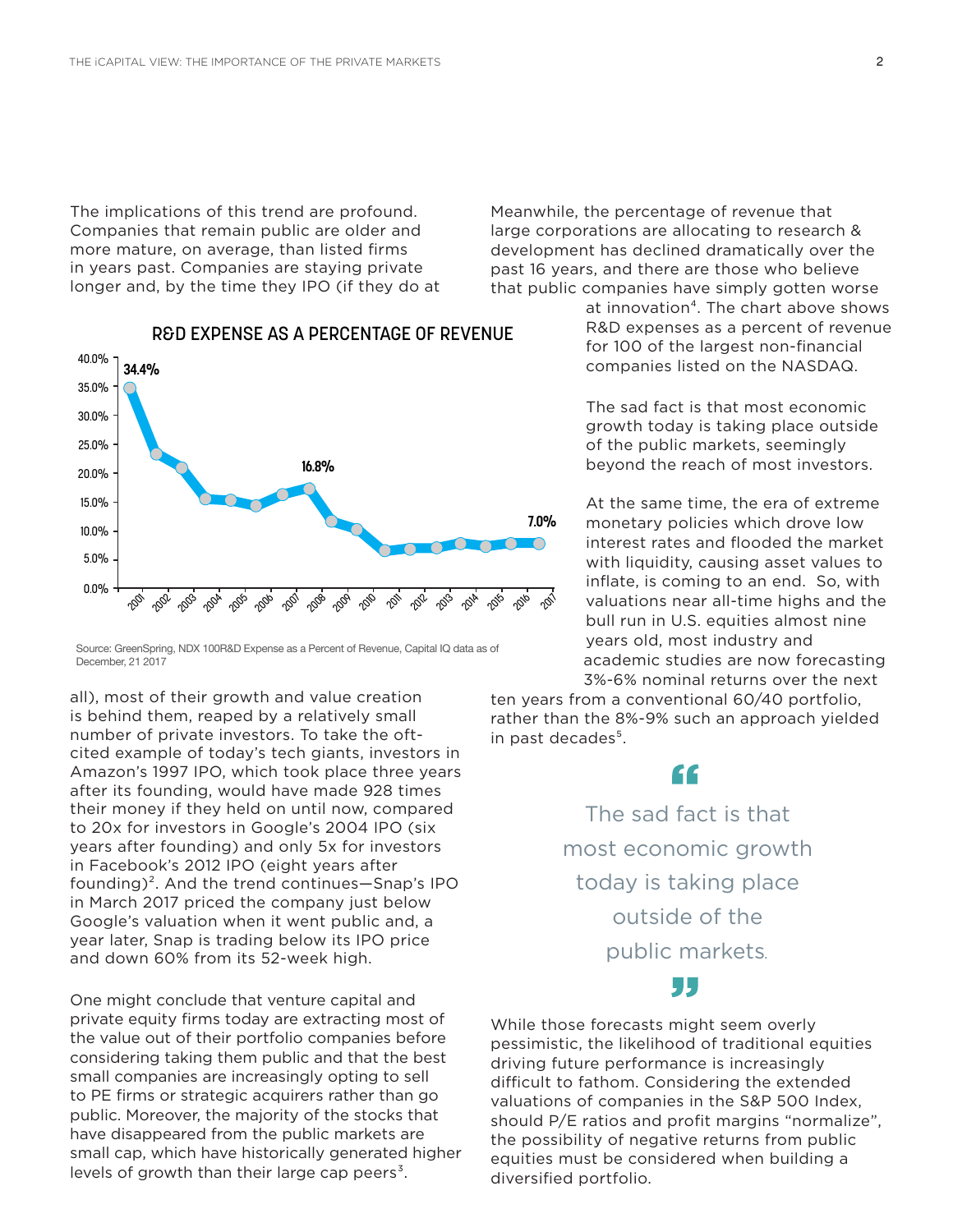In order to achieve an 8% return in today's market, qualified investors must have some exposure to the private marketplace, which offers • The top 225 private companies alone have combined revenues of \$1.6 trillion and employ 4.7 million people<sup>8</sup>.



PRIVATE EQUITY RETURNS vs PUBLIC MARKETS

- There are nearly 200,000 U.S. middle market businesses, over 98% of which are private, and they represent one-third of private sector GDP and employ approximately 48 million people<sup>9</sup>.  $\overline{\phantom{a}}$
- Earnings at private, middle market companies increased 12.8% in Q4 2017 from a year earlier, the fastest rate of Y-o-Y growth since 201210. Private Companies Public Companies

Source: Cambridge Associates, LLC. US Private Equity Index® Summary, as of September 30, 2017

diversification and the longer term fundamental growth opportunities that used to be available in the public markets. The chart on the following page shows the historical out-performance of private equity (using average performance) relative to the public markets across multiple time periods.

Given the historical outperformance of private equity, it's no surprise that 96% of the 250 institutional investors surveyed by Preqin in December 2017 said they were planning to either maintain or increase their long-term allocations to private equity, while 91% expected their private equity portfolios to generate higher returns than their public market portfolios over the next 12 months, and 95% reported that the performance of their private equity portfolios met or exceeded their expectations over the prior 12 months<sup>6</sup>.

So, what does this private market look like and how large is it? In terms of number of companies, it is massive relative to the public markets.

*Here are some basic facts:* 

• There are 7 million private U.S. companies<sup>7</sup>.

And yet the vast majority of qualified investors have little to no exposure to this market. Instead, they have rushed into

passive index products, creating one of the most **29.2% 14.1% 11.4% 7.4% -3.9%** crowded trades in history with \$7.8 trillion dollars benchmarked to S&P 500 Indexed products. By comparison, the entire private equity industry, which invests in tens of thousands of companies, had only \$2.8 trillion under management, including dry powder, at the end of June 2017<sup>11</sup>.

#### LARGEST 185,000 COMPANIES IN THE US



Source: NAICS Association, Firmographic Breakdown of Business Establishments by Company Size

What's holding back qualified individual investors from allocating to private equity? The two main obstacles are the lack of liquidity and the lack of access to high-quality companies and fund managers. Let's address these because there's an important paradigm shift underway.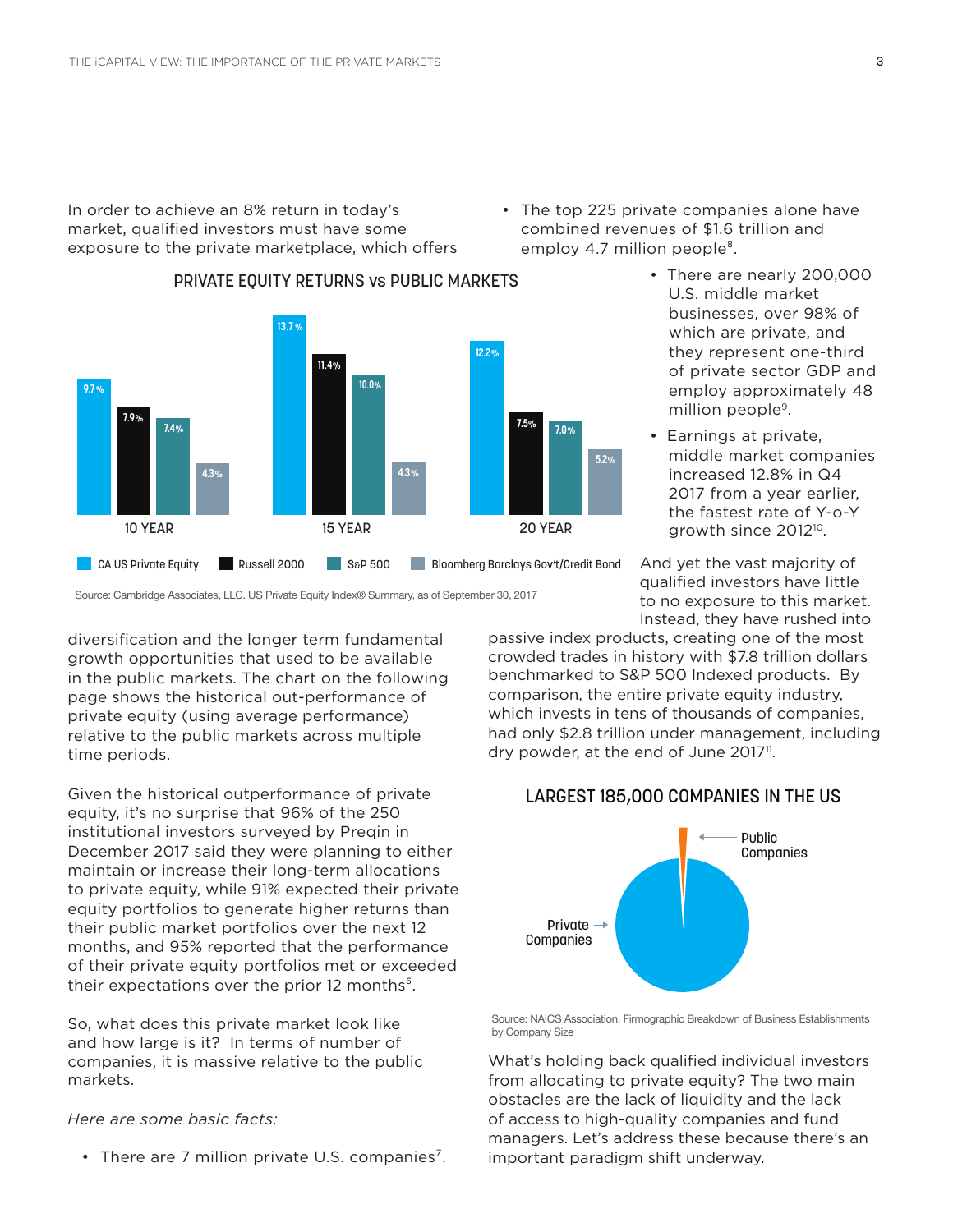## **Liquidity**

If you accept that the traditional 60/40 portfolio built around daily liquidity is a suboptimal strategy for individuals with long-term financial objectives, then you need to question whether continued avoidance of illiquid investments is prudent. Think of it this way: particularly in this 30.0 low growth environment, it makes little sense to have your entire U.S. equity portfolio invested in just the orange sliver of the following graph (the publicly-traded companies)<sup>12</sup>. 32.5

For investors truly intending to maintain long-term exposure to equities, reallocating say 5%-10% of a total portfolio to the private capital market should have a negligible impact on overall liquidity, while enhancing growth potential and diversification. 1996 2016

Another point worth considering is that the illiquid nature of private equity has the inherent **13.7 %** benefit of eliminating panic selling (when **11.4% 12.2%** investors unload their stocks at a low point, **10.0%** rather than evaluating fundamentals). Almost every market crash involves panic selling, and **7.5% 7.0%** the simple truth is that most human beings **5.2%** aren't hard wired to keep their emotions in **4.3% 4.3%** check when they see their net worth plummet. By investing in private equity funds, the investor is placing the decision of when to sell in the hands of a professional manager and is essentially forced to adhere to a "buy and hold" discipline. One of the most overlooked factors in how private equity fund managers create value is simply their ability to time their exit with when they can command a premium and attract an acceptable multiple.

> So why are private equity fund managers better at timing the sales of their portfolio companies? Because the good managers spend a tremendous amount of time with the executives operating their companies, their respective profit incentives are highly aligned, and thus they work closely together to maximize value and exit at an opportune time. This is perhaps the biggest difference between private equity and public equity—the importance of thinking and acting long-term. Private equity

professionals spend far more time discussing strategy and long-term value creation with their management teams than board members of public companies, which are often afflicted by short-termism. Studies conducted by McKinsey and the Canadian Pension Plan Investment Board and the canadian Fersion Fram investment Board<br>have shown that the majority of public company boards don't spend enough time focusing on long-term value creation and instead feel pressure to generate short-term results in a period of two 20.0% **16.8%** years or less. In one survey of 772 directors, only <sub>2</sub><br>22% said their boards were completely aware of how their firms created value and just 16% claimed their boards had a strong understanding of the dynamics of their firms' industries<sup>13</sup>. Experienced private equity managers, on the other hand, make it their business to not only know the answers to these questions, but also to help drive the value creation by leveraging their networks and often by bringing in senior industry experts to provide additional insights. 5.0%

Of course, asking an investor whether they should consider a less liquid asset class assumes that they have adequate information and access to experienced, talented private equity managers in the first place. And, historically, that hasn't been the case. The spread between the top and bottom managers in private equity is massive so manager selection and access are critical.

#### PRIVATE EQUITY INTERQUARTILE SPREADS

|       | 1st Ouartile 2nd Ouartile Pooled IRR 3rd Ouartile 4th Ouartile |       |      |       |
|-------|----------------------------------------------------------------|-------|------|-------|
| 29.2% | 14.1%                                                          | 11.4% | 7.4% | -3.9% |

Source: Burgiss, as of December 31, 2016

As a 2017 analysis by Adams Street Partners concluded, investors can't expect to outperform public markets, on a risk adjusted basis, by simply buying the PE market. The bottom half performers have delivered disappointing results, below the public markets, while an investor who was able to consistently select and access top quartile managers every year from 1994 to 2014 would have compounded the initial investment by a factor of 140x<sup>14</sup>.

Harry Markowitz, Nobel Prize winner and the father of Modern Portfolio Theory, summed up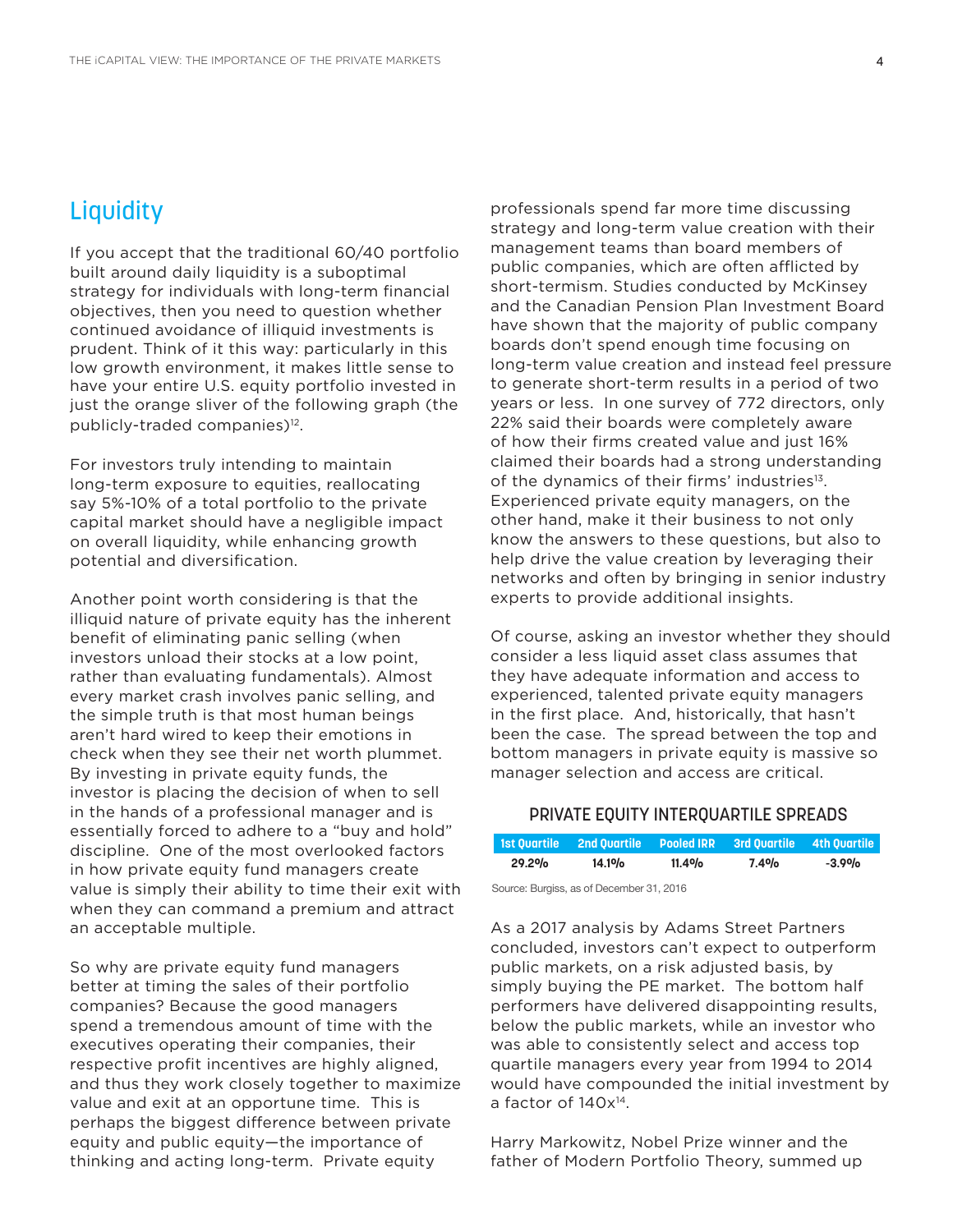the uneven playing field in a recent interview with Barron's: "Whether you're passive or active, as a basic principle, depends on how much information you have... Warren Buffet and David Swensen [CIO of Yale University's endowment] get offers that I don't get and I bet you don't get. They get information I don't have, and they have staff which they have personally trained that can evaluate that information."

A few years ago, Mr. Markowitz would have been 100% correct. But, thankfully, this dynamic is changing to the benefit of the individual investor.

#### Access

Private markets are not nearly as transparent as public markets, and are not set up to facilitate investment by individuals. While opportunities for individuals to invest directly into private companies may present themselves occasionally, often through a personal connection, the level of due diligence required in this comparatively unregulated market is beyond the capabilities of most high-net-worth investors who lack the expertise and ability to actively manage direct private investments. Thus, for the vast majority of individuals, entrusting capital to professional private equity managers with the experience and resources necessary to properly select, manage and exit private investments is the best way of gaining private market exposure. Investing in the right private equity funds also ensures that a private capital allocation will be appropriately diversified.

Today, there are a number of companies that are leveraging technology to provide qualified investors with access to quality private funds at low minimums and streamline the associated reporting and administration for individual investors and their advisors. Some of these platforms also provide fully transparent, institutional-quality due diligence, a service that has historically only been available through expensive consulting firms catering to institutional investors and large single-family offices.

Some might question why top tier private

fund managers are suddenly open to accepting individual investor capital. The reason is that these new technology-enabled platforms have made it possible to aggregate dozens or even hundreds of individual investor commitments into a feeder fund vehicle so that fund managers effectively only need to deal with a single entity, just as they would a typical institutional limited partner that can write a \$10+ million check. Private fund managers have been motivated to adopt these technologies in order to diversify their investor base and gain exposure to the multi-trillion-dollar pool of high-net-worth capital that was previously inaccessible to them.

## "

If you accept that the traditional 60/40 portfolio built around daily liquidity is a suboptimal strategy for individuals with long-term financial objectives, then you need to question whether continued avoidance of illiquid investments is prudent.

## , ,

### The New Paradigm

From the advisor perspective, the shift from suitability to a fiduciary standard only bolsters the case for alternatives. While this shift has accelerated the flow of investor capital into low cost, passive products over recent years, the massive rush towards beta-oriented strategies paradoxically makes the use of alternatives even more important. After all, acting as a fiduciary is not merely about selecting the cheapest products available, but actually setting up clients to meet their financial goals. Investors who are entirely long the public equity and fixed income markets face an acute need for uncorrelated performance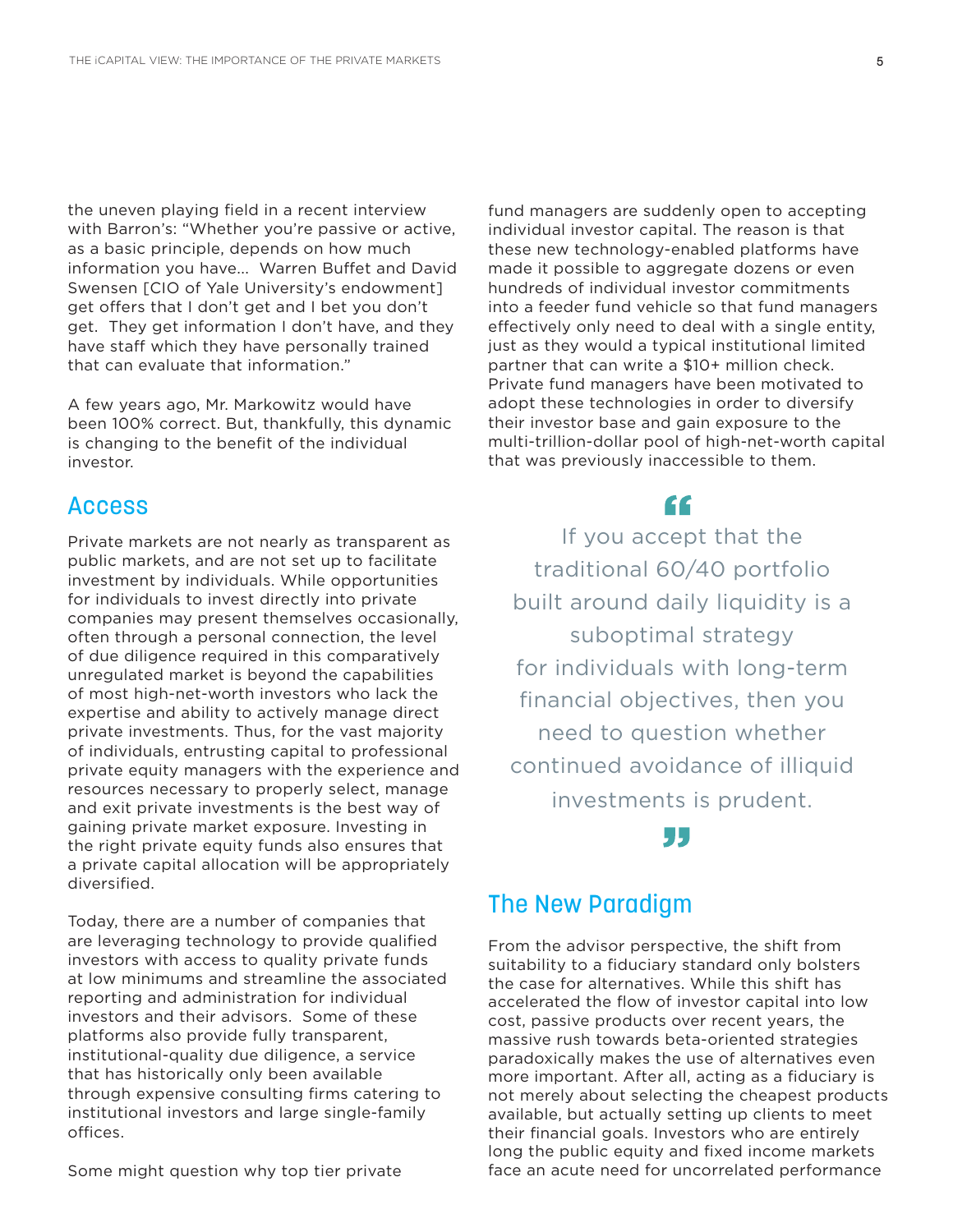drivers that can provide a return premium to the public markets while diversifying their portfolios. A growing number of independent wealth advisors are taking advantage of the new platforms to embrace private equity and private credit. In some cases, RIAs are helping their qualified clients invest in funds that are offered on these systems, while in other cases,

## "

Investors and their advisors must adjust their mindset from seeing alternatives as a bolton exposure, to seeing them as core holdings in a portfolio.

## 55

RIAs are collaborating with these platforms to create bespoke multi-manager private funds, taking an active role in selecting the managers and providing their clients with complete transparency and comprehensive due diligence. Up until recently, creating such customized fund offerings was extremely time and resource intensive, requiring hundreds of man hours to conduct diligence, set up a feeder, and manage the ongoing reporting and administration. Today, it is a relatively easy process, and more and more RIA firms are constructing custom vehicles to provide their clients with a truly differentiated and value-added service.

Many of these RIA firms are also beginning to leverage educational resources and portfolio construction tools in order to better communicate the value proposition of private capital strategies to clients, as well as to demonstrate a thoughtful asset allocation process that integrates alternatives into the overall analysis of exposures and risk. Advisors who can explain why private capital strategies must be treated as core building blocks of a modern portfolio and who can provide access to high-quality funds will enjoy expanded opportunity in the new investment paradigm.

With public markets on a declining growth trajectory and the likelihood of achieving historical target returns over the coming years using a traditional 60/40 portfolio close to nil, the need to incorporate a diverse range of quality private asset exposures into a portfolio is more pressing today than it has ever been. It is time to leave behind the investing orthodoxy of the past 30 years and consider a wider array of return streams that can provide both sufficient diversification to protect wealth and sufficient return potential to actually grow it. Greater or more inventive use of traditional risk assets like public equities and high yield credit is not enough—investors need to integrate private strategies that operate in less efficient markets exhibiting more growth and more opportunities to generate alpha. And to do this effectively, investors and their advisors must adjust their mindset from seeing alternatives as a bolt-on exposure, to seeing them as core holdings in a portfolio. Today, the full toolkit is available, and any RIA firm can implement an institutionalquality private capital program for its clients with relative ease, regardless of whether they only have a handful of suitable clients or hundreds.



*Nick Veronis is Co-Founder and Managing Partner of iCapital Network where he oversees due diligence, origination and investment monitoring for private equity funds and hedge funds. Previously, Mr. Veronis was a Managing Director at middle market private equity firm Veronis Suhler Stevenson where he spearheaded investment strategy in the financial software and data sector and specialized in origination and structuring investment opportunities in the business information services sector. Mr. Veronis began his career as a financial journalist, writing for several subsidiaries of the media conglomerate, Advance Publications.*